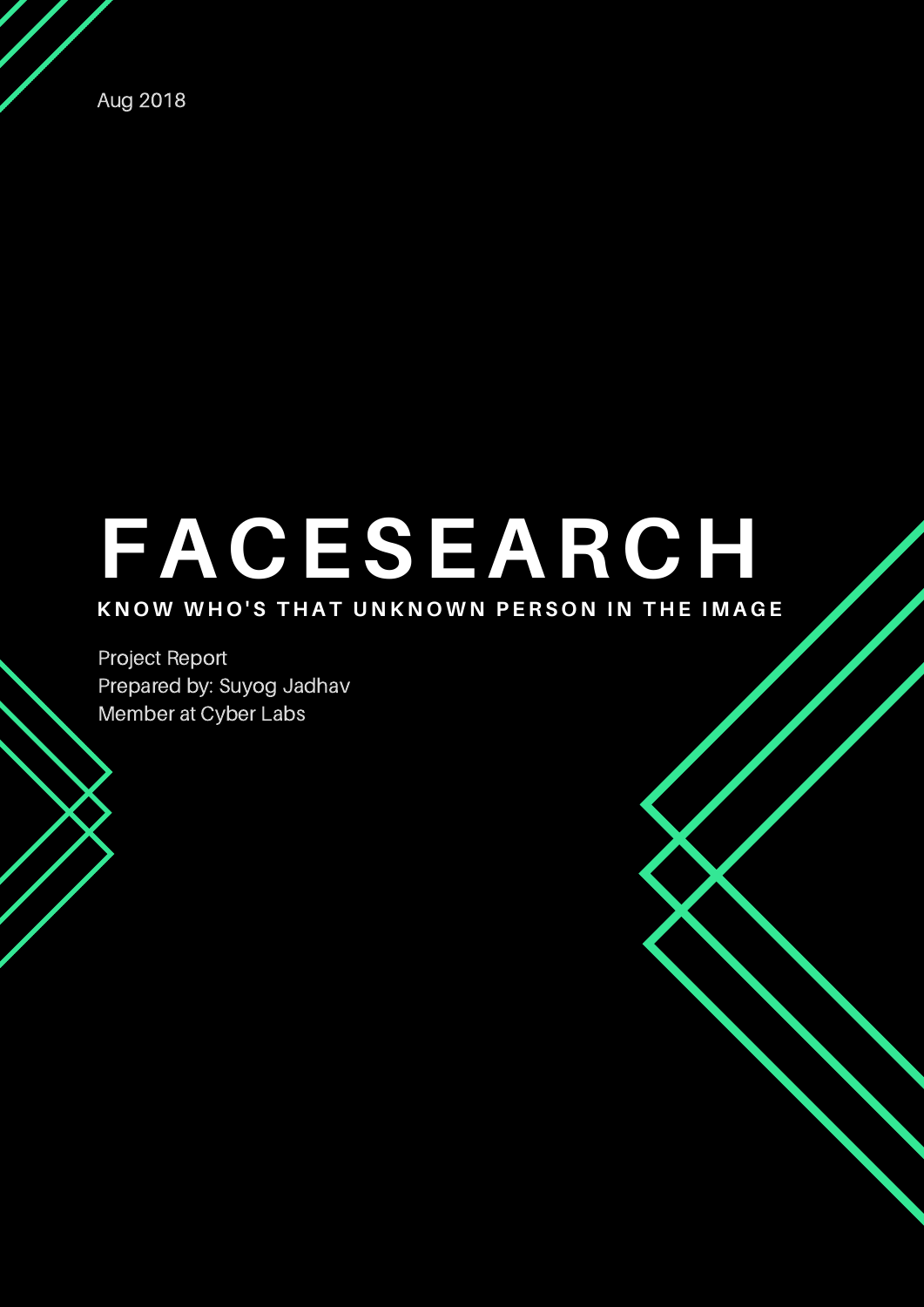### **Motivation**

This occurred to me while scrolling through my news feed that there were a lot of unknown people in many of the photos. Some of the photos also included a few people I already knew and followed posing with those 'strangers'. Happens quite often with most of us. Most of the times, we simply ignore or try to google (and retreat). We don't really have any idea what to do in such a scenario! After 10-15 minutes of Google searching and/or Google dorking<sup>1</sup>, we sometimes even achieve our goal; but nonetheless, not in a straightforward way. I had learned OpenCV recently and having mostly gone through a lot of MOOCs in the summer (doing nothing but learning stuff), I thought why not give it a try!

### **The way to go**

The Google reverse image search comes in handy when you can't tell Google what you want, in words. The case is similar here. We know the face, not the name. We can use it. However, just running an image search for the entire image wouldn't be much fruitful, as it would most likely return you the same source from where you got the image!

We can, however fine tune the task and force it to search for a particular face in the image by using OpenCV and its Cascade Classifier. Searching for only the face turned out to be giving better results. We also need to upload the cropped image automatically to Google and open a new browser window with the results. A little bit of research showed it to be possible without any API, since Google has a static link to which one can simply send a POST request (using requests in python) to upload an image. The returned response contains a header named 'Location' which is the URL of search results found by Google. We can then use python's builtin webbrowser module to open the URL in the user's browser. That's all we'll need.



0 2